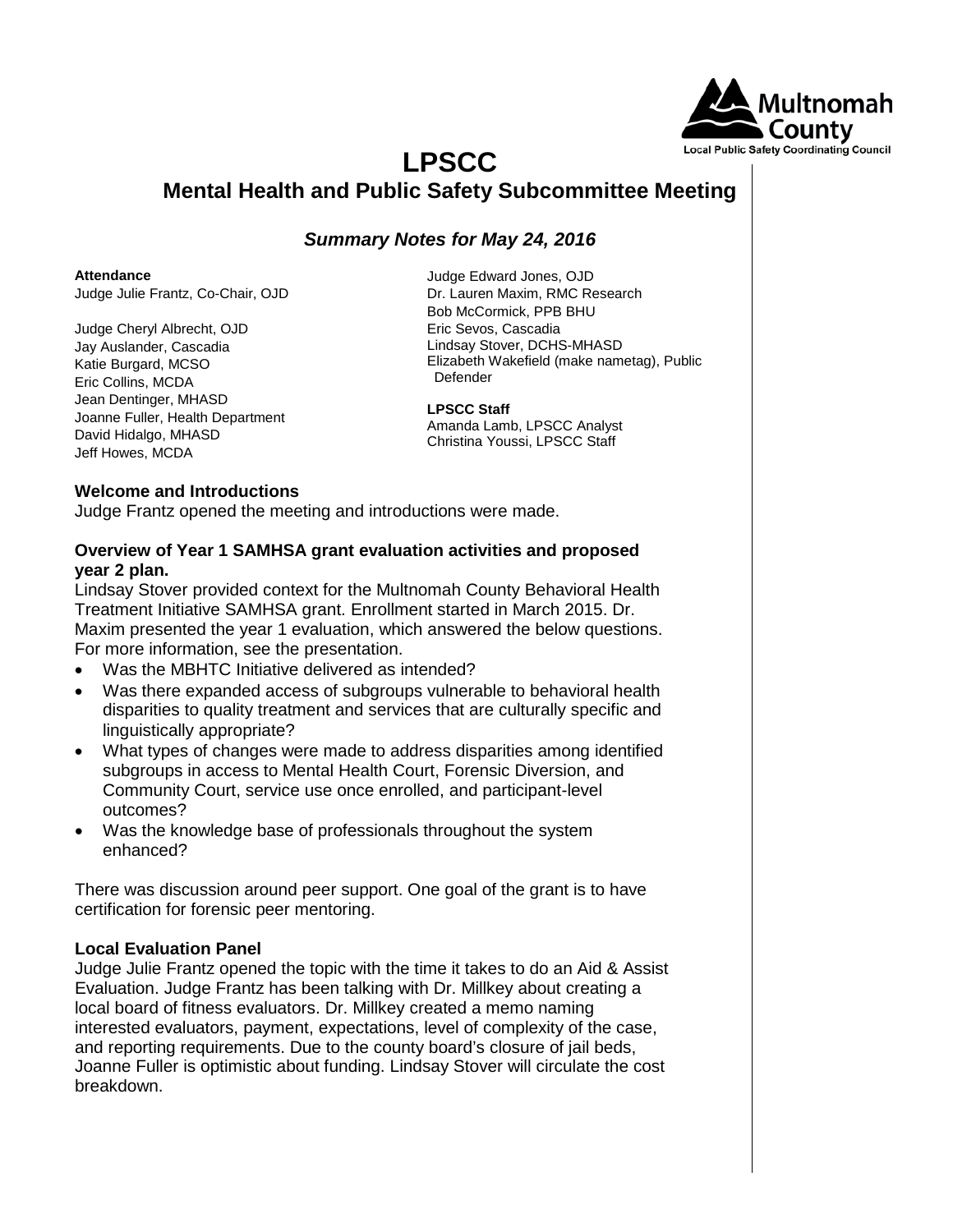

#### **Introduction to Multnomah County Contract Services**

Joanne Fuller and David Hidalgo gave an overview of the Behavioral Health System of Care which included the role of MHASD (local mental health authority, direct clinical services, coordinated care organization) and the continuum of care in Multnomah County. See the handout for more information.

There was discussion around having a mental health screening at booking. Questions include: divert to where? And what will be done with the information?

It was announced that Nancy Griffith has left Corrections Health. Dr. Michael Seale is the interim Corrections Health manager.

Judge Frantz reminded the group of the subcommittee' three goals:

- 1. Information sharing
- 2. Earlier assessment
- 3. Moving and supporting people out of the justice system

The meeting was adjourned.

Serving Public **Safety** Agencies in Multnomah County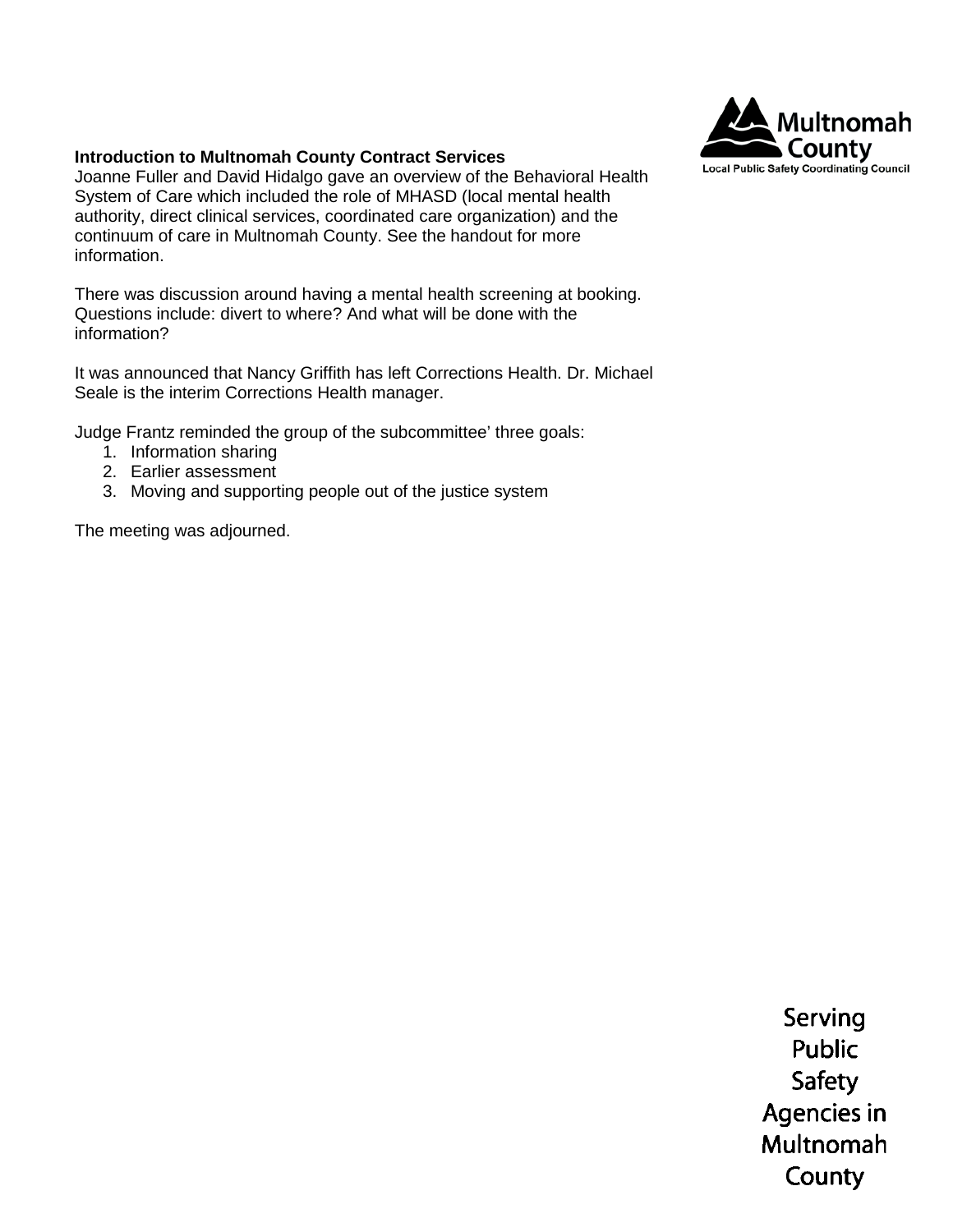

### **MULTNOMAH COUNTY BEHAVIORAL HEALTH TREATMENT COURT INITIATIVE EVALUATION 2016**

Lauren Maxim RMC Research Corporation

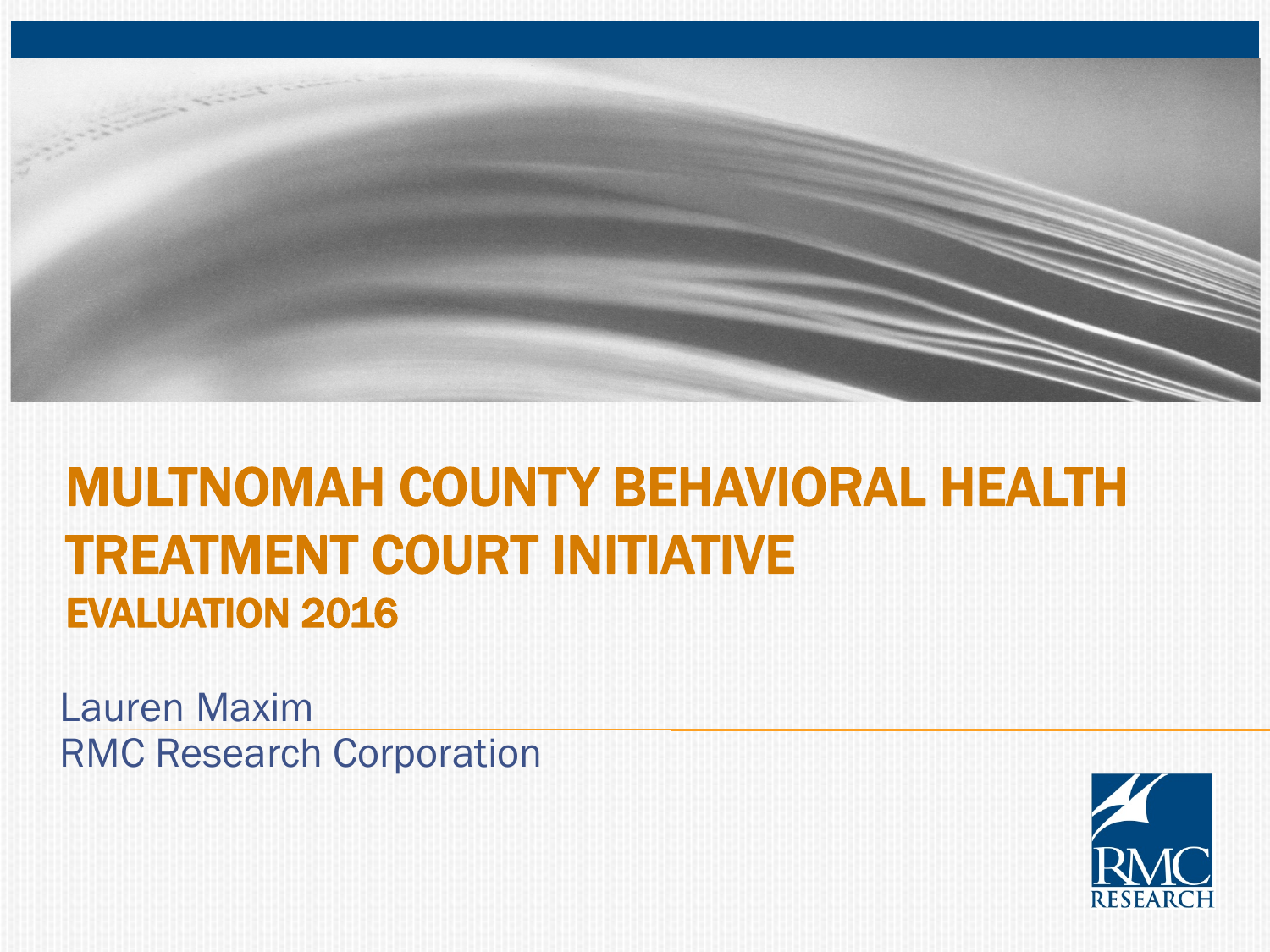## *Was the MBHTC Initiative delivered as intended?*

2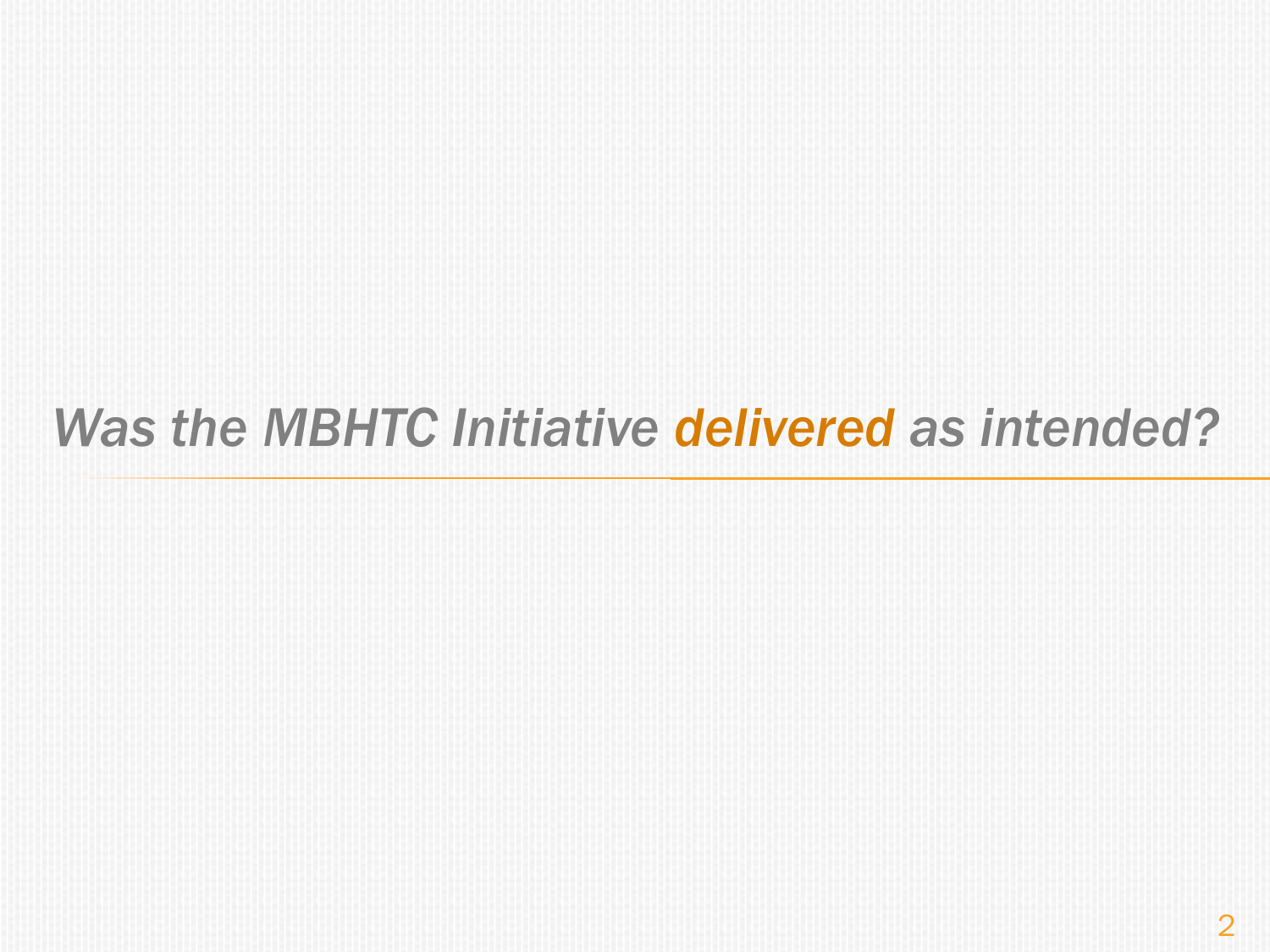## SCREENING FOR SYMPTOMS

Screenings for mental health, substance abuse, and co-occurring disorders

**177 fully or partially screened across 3** Diversion programs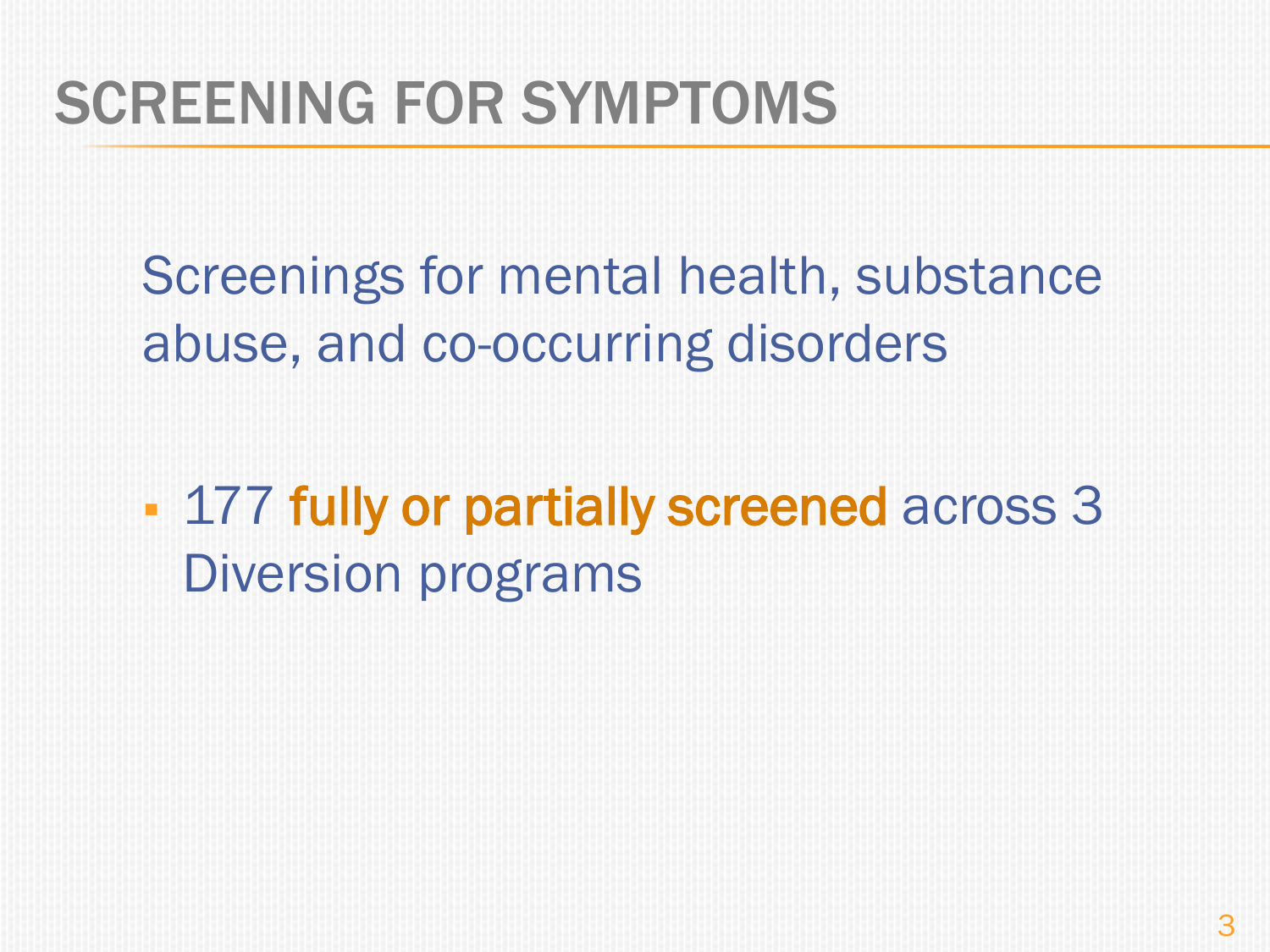# SYMPTOM SCREENINGS

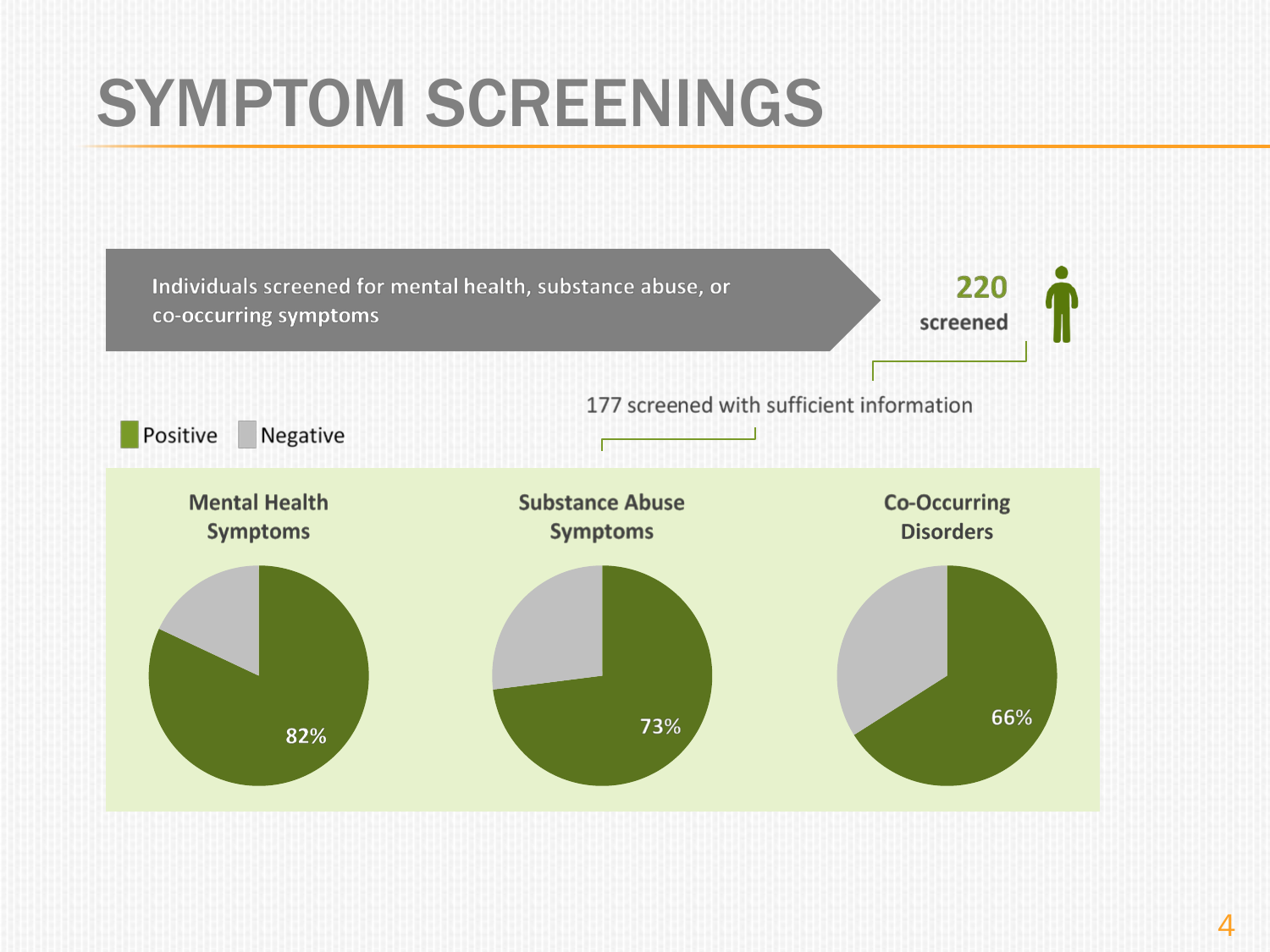# ENROLLMENT IN DIVERSION PROGRAMS

- 80 enrolled: 50 through Mental Health Court and 30 through the Forensic Diversion Program.
	- **Baseline needs assessments** done for 91%.
- **12 discharged:** 6 Mental Health Court and 6 Forensic Diversion participants.
- **Of those discharged, 5 successfully completed** the program.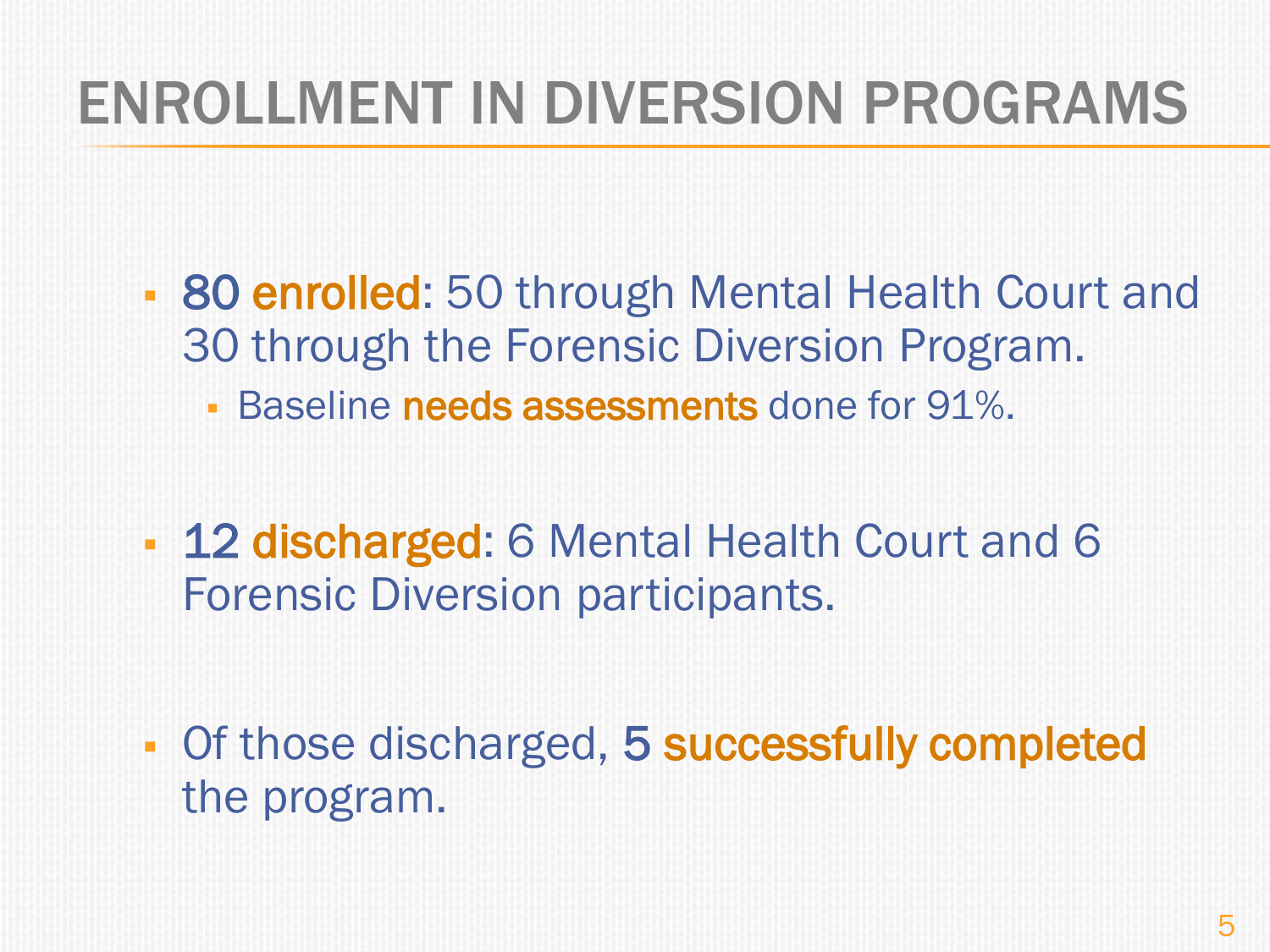## *Was there expanded access of subgroups vulnerable to behavioral health disparities to quality treatment and services that are culturally specific and linguistically appropriate?*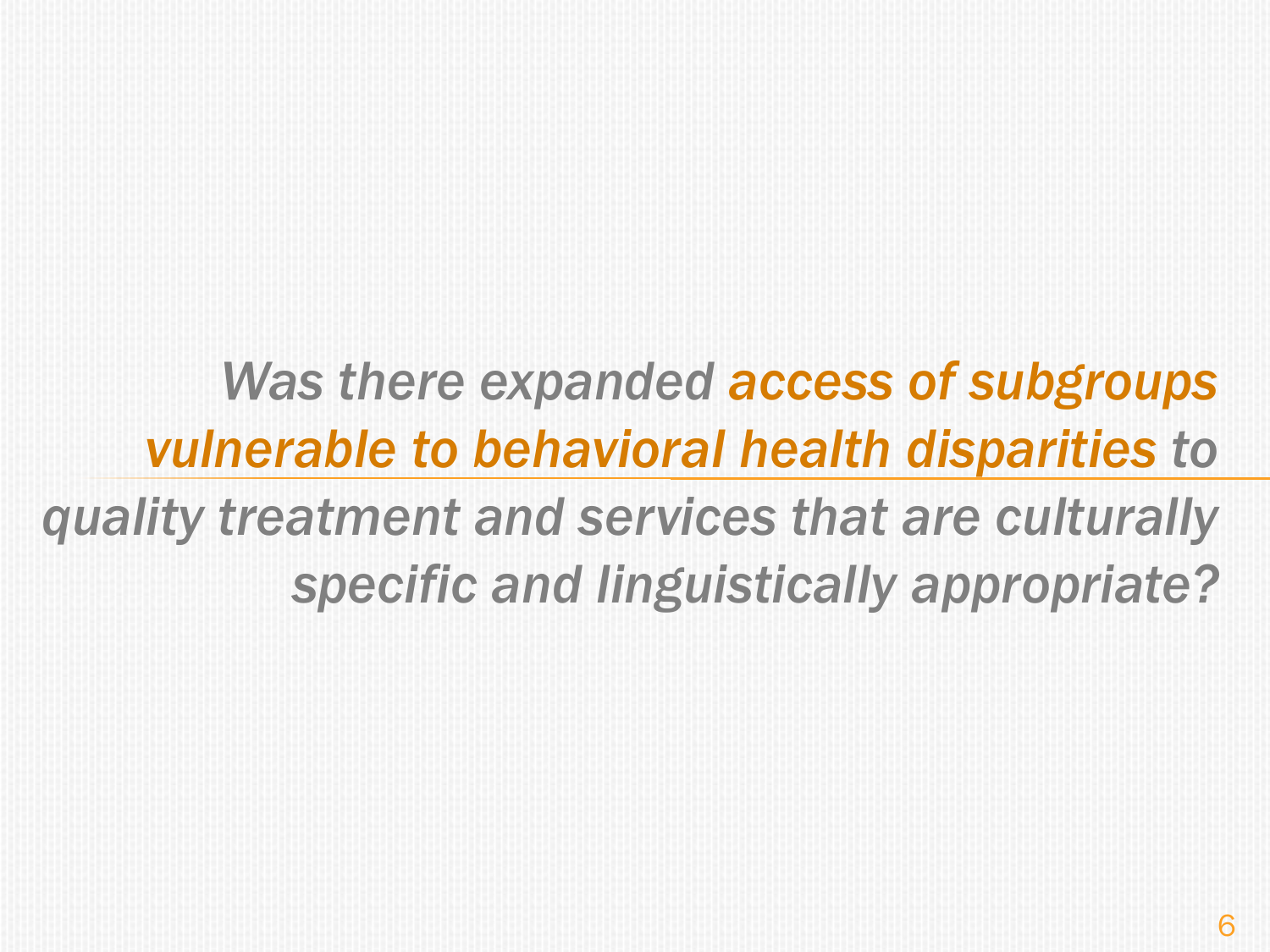# ENROLLMENT OF SUBGROUPS

41% **Individuals of color, women, veterans, and those identifying as LGBTQ Identify** as **enrolled in a Diversion program** non-white  $(n = 80)$ **Gender Ethnicity** Male 69% White 54% Female  $\blacksquare$  24% **African-American** Other | 1% 15% Missing Data  $\boxtimes$  6% 2 or More Races 18% **Veterans** Non-Veterans 85% Hispanic/Latino 4% Veterans 9% Missing Data 2 6% Slavic/Eastern European 4% **LGBTQ** Other Pacific Islander | 1% Non-LGBTQ [ 85% **LGBTQ** ■ 5% Missing Data 3 5% Missing Data **22 10%**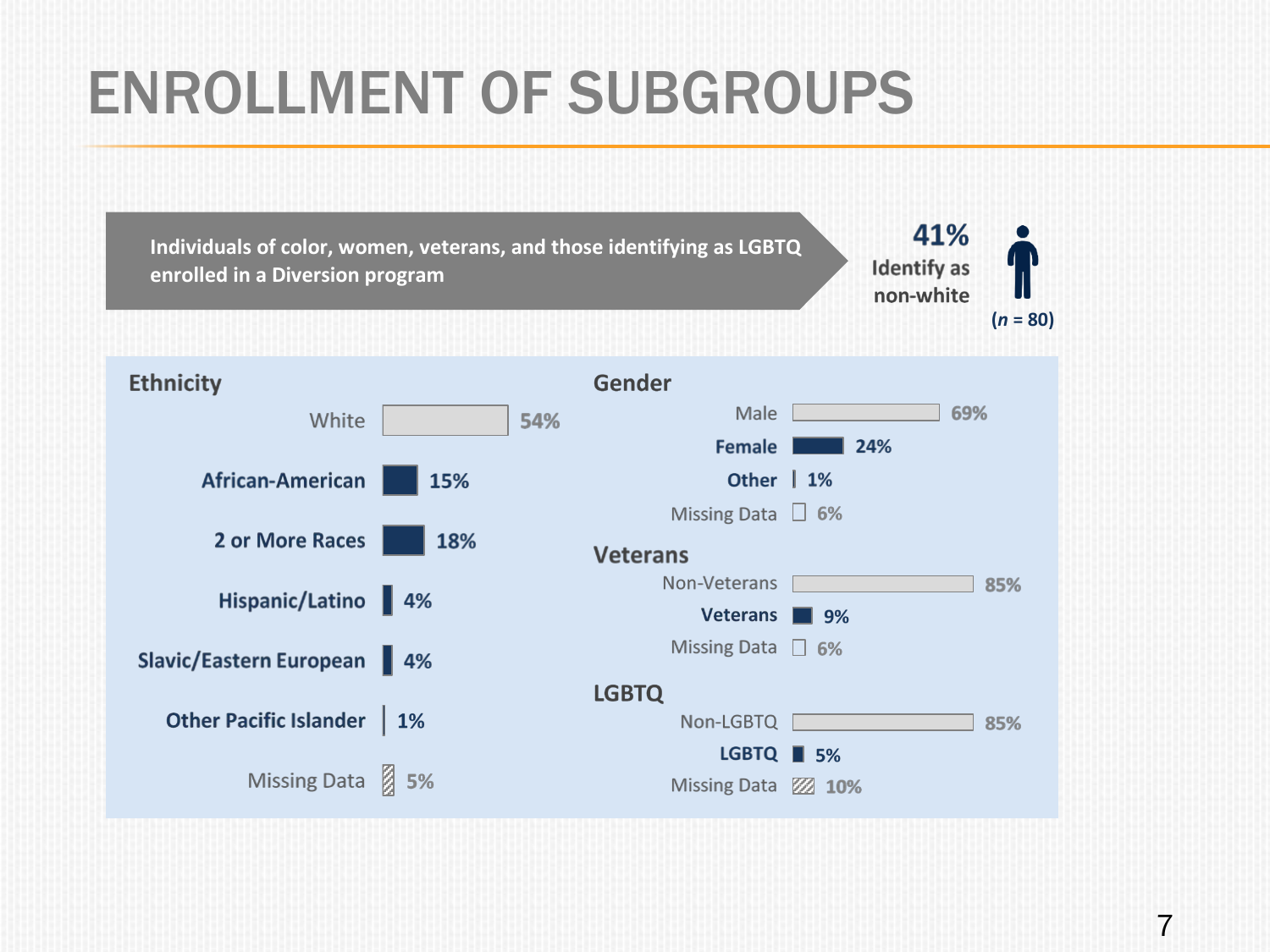*What types of changes were made to address disparities among identified subgroups in access to Mental Health Court, Forensic Diversion, and Community Court, service use once enrolled, and participant-level outcomes?*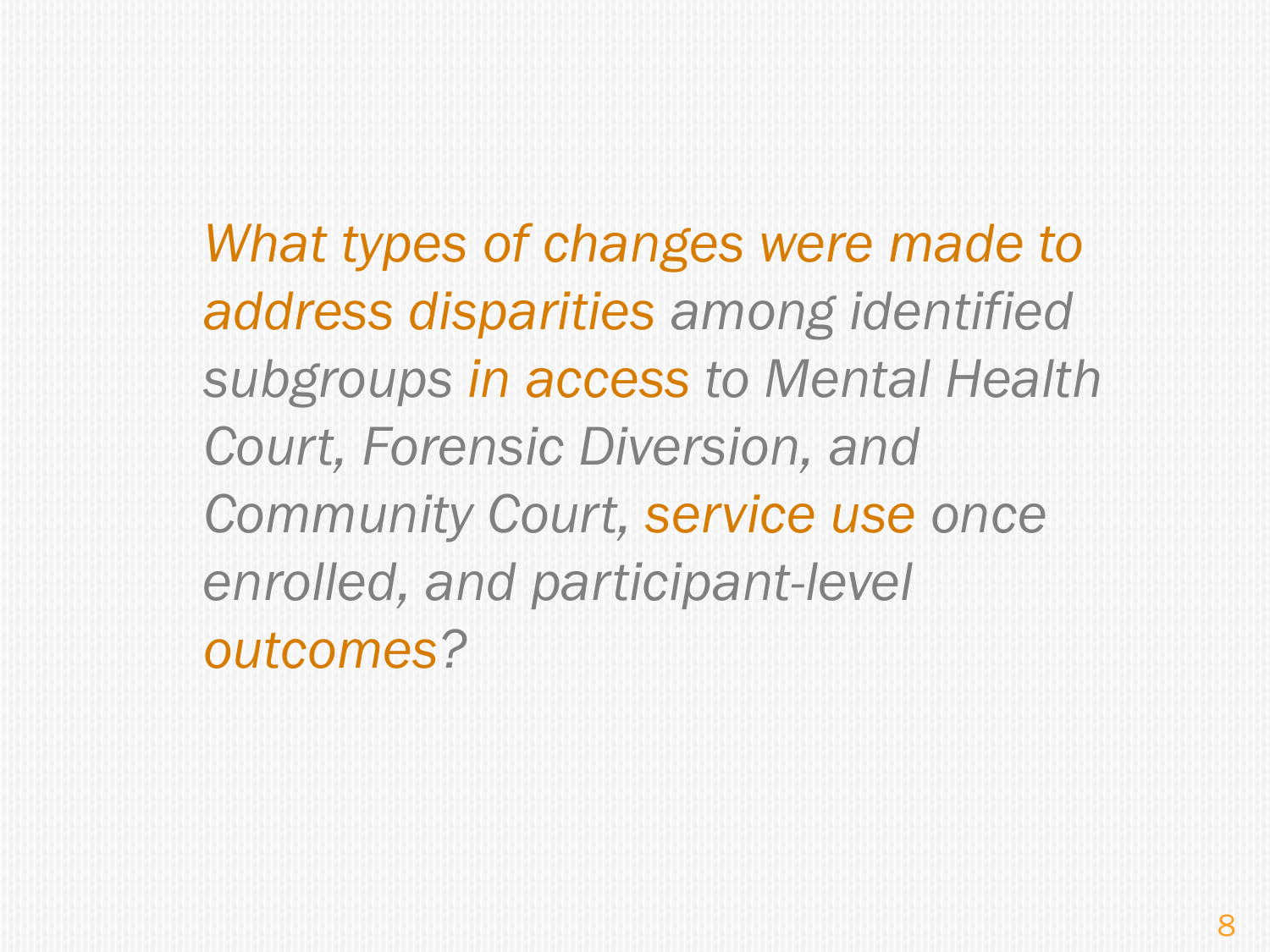## TRAINING NEEDS SURVEY



of respondents reported 51% no formal training. A minority of respondents were trained in the past 6 months to a year on: Trauma-Informed Care as 25% a service approach The effects of trauma on 22% mental illness and chemical dependency recovery Mental illness (signs and symptoms) 19% and its practices 46%

> Other training topics nominated as having an impact on respondents' professional work were issues related to ...

Among those whose work involved

these topics, on every topic at least 60%

- · Domestic violence.
- · Poverty.
- Accessing local services.
- Aging populations.
- . Housing resources.



Note. Recency of training:  $n = 196-229$  (among those for whom topic was relevant to their work).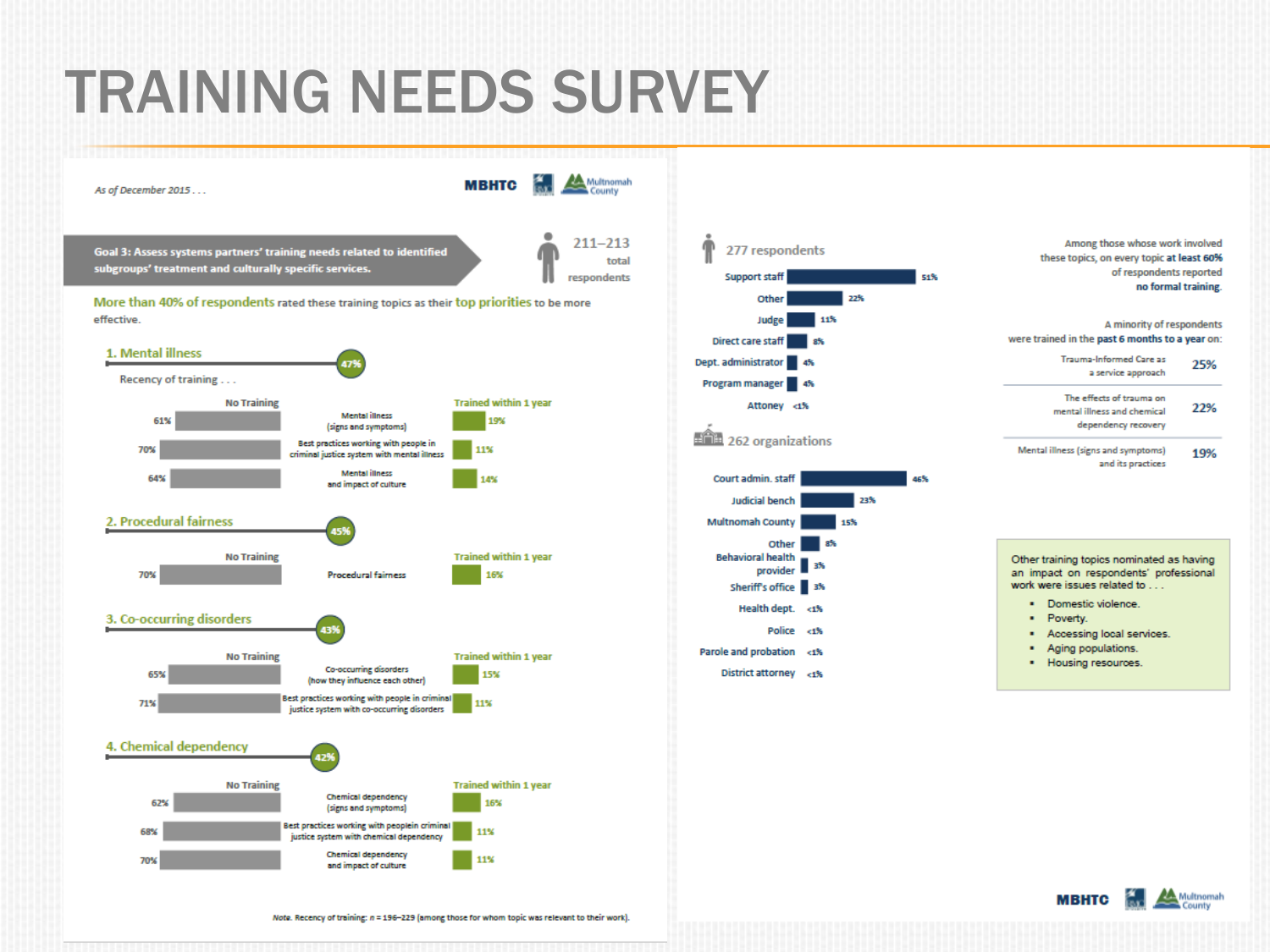# *Was the knowledge base of professionals throughout the system enhanced?*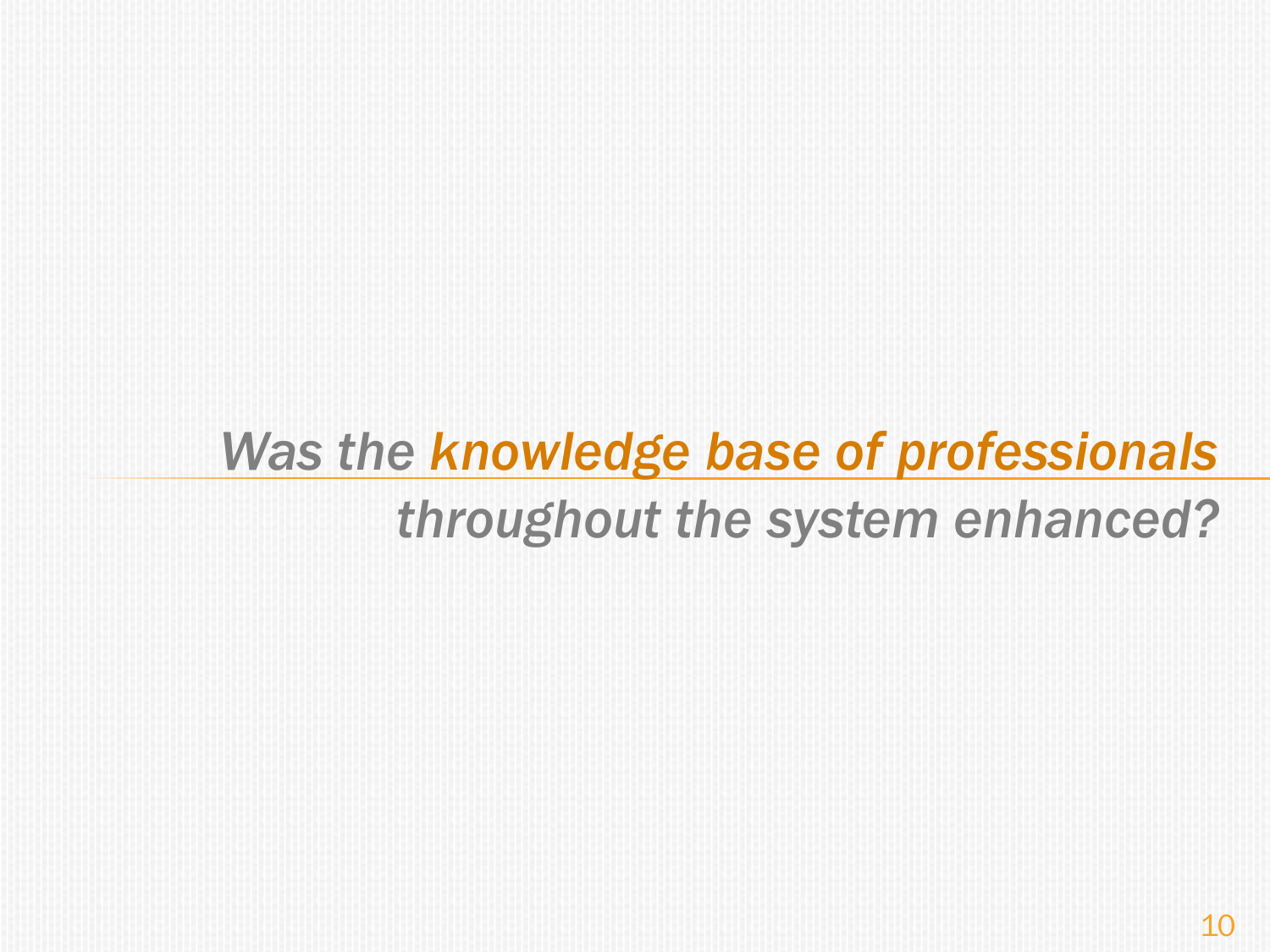# TRAININGS THROUGH MBHTC

- ▶ Systems partners and Diversion program staff
- ▶ 12 trainings, 499 attended

**Topics:** 

- *Transgender 101 and Accessing Services for LGBTQ Clients* (6 trainings)
- **Trauma-Informed Care (4 trainings)**
- *Accessing Services for Veterans*
- *Clients with Addictions and Co-Occurring Disorders*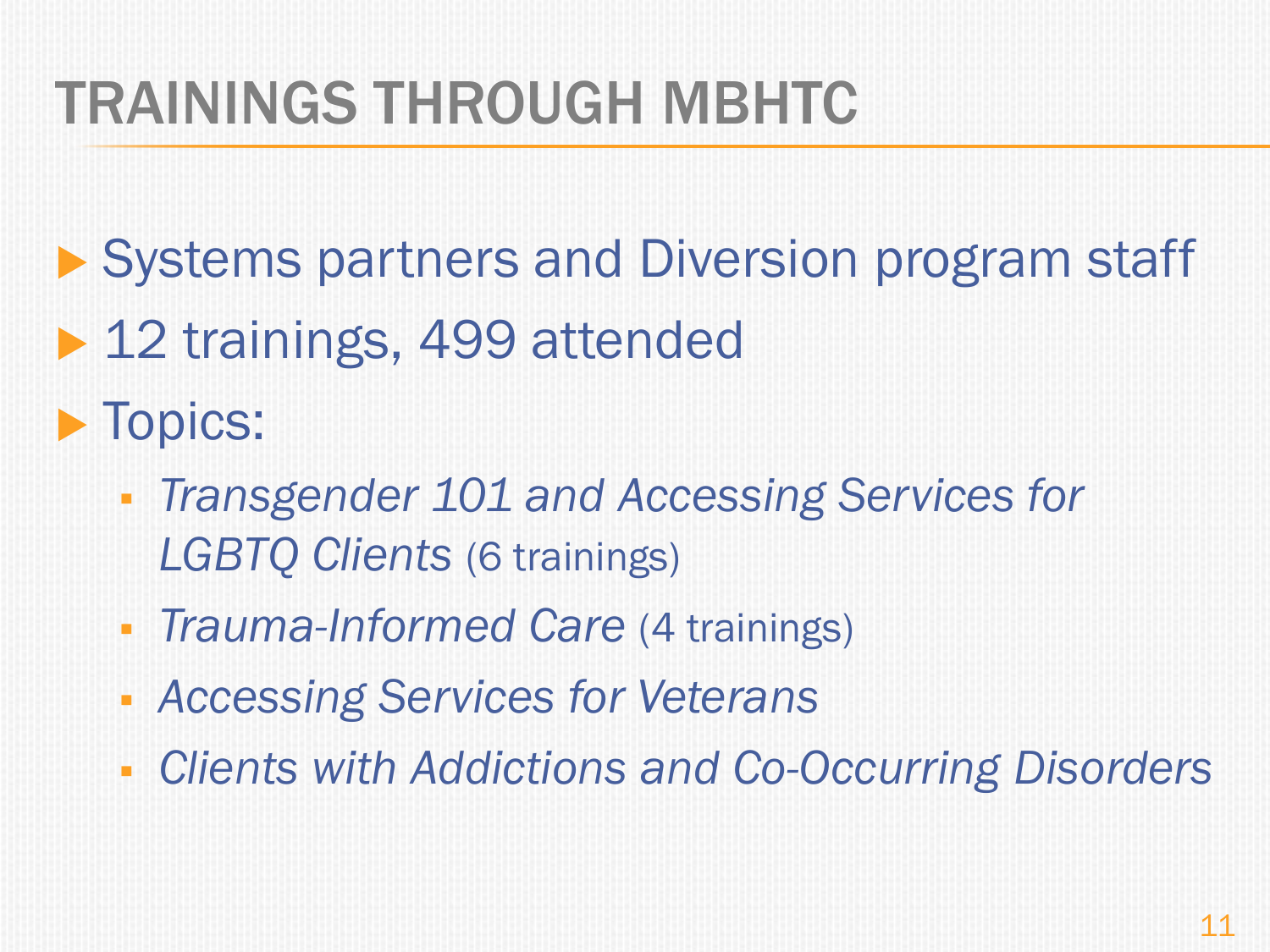# KNOWLEDGE AND UNDERSTANDING

| Pre- to post-training                                           | $\mathbf n$  | Average<br>Change <sup>a</sup> | <b>Statistically Significant</b><br>Increase for |
|-----------------------------------------------------------------|--------------|--------------------------------|--------------------------------------------------|
| Trauma-Informed Care #1                                         | 76           | $+26%$                         | 6 of 7 items                                     |
| Trauma-Informed Care #2                                         | 51           | $+15%$                         | 6 of 7 items                                     |
| Trauma-Informed Care #3                                         | 28           | $+47%$                         | 7 of 7 items                                     |
| Trauma-Informed Care #4                                         | $30 - 33$    | $+26%$                         | 6 of 7 items                                     |
| Transgender 101:<br><b>Accessing Services for LGBTQ Clients</b> | 26           | $+14%$                         | 5 of 7 items                                     |
| Transgender/LGBTQ 101:<br><b>Criminal Justice Professionals</b> | 22           | $+16%$                         | 5 of 7 items                                     |
| Transgender 101:<br>Accessing Services for LGBTQ Clients #4-6   | $9 - 12^{b}$ | $+11 - 14%$                    | 4-5 of 7 items                                   |

**Exhibit 1. After training, participants reported greater understanding and knowledge of topics**

*Note.* Transgender Training #3 not included above because respondents did not provide pre-training responses.<br><sup>a</sup>Pre- to post-training change; <sup>b</sup>respondents across trainings.